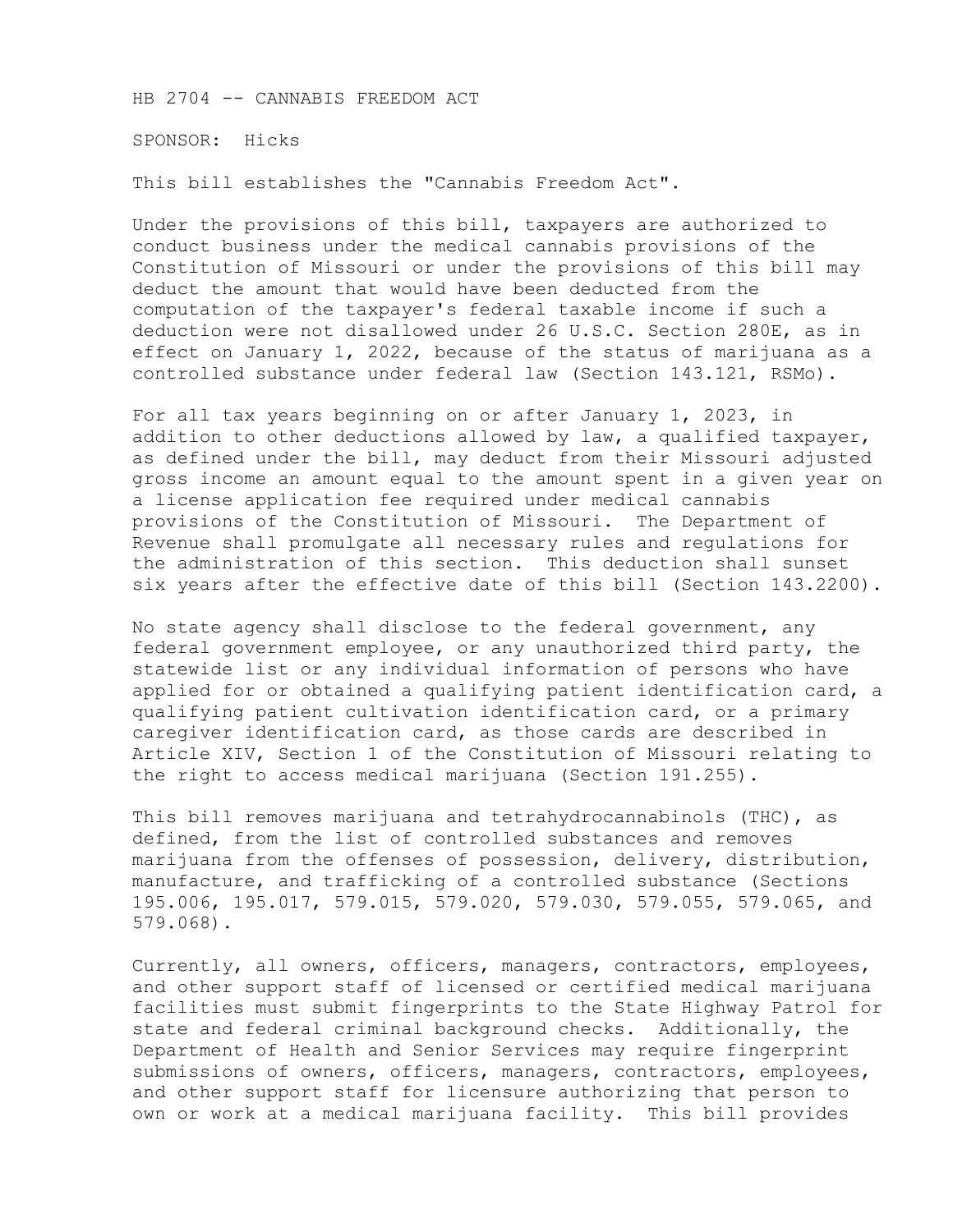that only employees, contractors, owners, and volunteers of medical marijuana facilities or facilities subject to the Cannabis Enforcement Authority shall be subject to such fingerprinting. This bill provides a definition of contractor for purposes of the provisions of this section (Section 195.815).

This section establishes the "Cannabinoid Product Labeling Act" and provides that the General Assembly occupies and preempts the field of cannabinoid oil products regulation to the full exclusion of any order, ordinance, or regulation of any political subdivision of the state, with any existing or future orders, ordinances, or regulations becoming void. The bill shall not apply to any hemp extract for which a registration card has been issued under Sections 192.945 to 192.947 or Section 195.207.

This section requires cannabinoid oil products to be labeled and include necessary information, as described in the section. This section specifies that a dealer must not prepare or sell a cannabinoid oil product that is adulterated with a dangerous substance and a such product must only be sold to a person over the age of 21 (Section 196.1173).

These sections establish the "Cannabis Freedom Act". The Cannabis Enforcement Authority shall promulgate all necessary rules and regulations for the administration of these sections. The provisions of these sections shall not restrict the rights of employers to maintain a drug and alcohol-free workplace or require any employer to allow or accommodate the use of marijuana. These provisions shall not allow the operation of motor vehicles while impaired by marijuana, or allow individuals under the age of 21 to purchase marijuana . These provisions do not restrict the rights of employers, schools, care facilities, or correctional facilities to prohibit or regulate conduct otherwise allowed under these provisions.

These provisions legalize the possession and consumption of marijuana for personal use, allow for anyone 21 years of age or older to cultivate and possess no more than 12 mature, flowering marijuana plants for noncommercial use, and allows for the sale of marijuana products to consumers 21 years of age or older. The use or possession of marijuana shall not impede a person's legal right to possess a firearm. It shall be lawful for a person 21 years of age or older to transfer or gift marijuana to another adult.

Marijuana farmers, manufacturers, processors, and distributors shall not be subject to special zoning requirements or licensing fees.

Asset or civil forfeiture shall no longer be used in the state in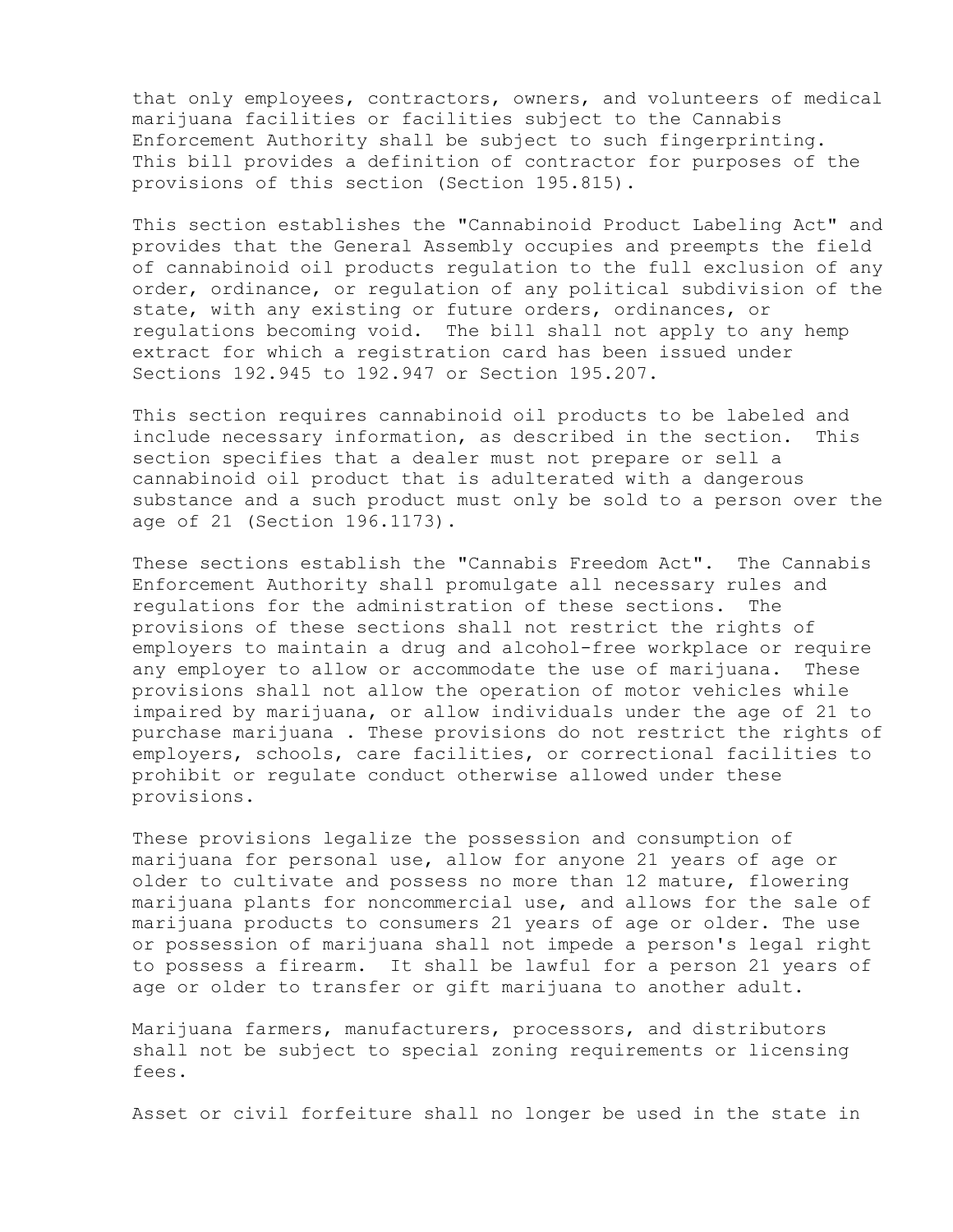association with legal marijuana cultivation, use, sale, or possession.

A tax shall be levied on the sale of marijuana and marijuana products at a rate not to exceed 12%. All tax revenues collected shall be deposited into the "Cannabis Freedom Fund", as established under the bill, and used to pay for costs associated with the implementation, administration, and enforcement of the provisions of these sections. Excess moneys remaining in the Fund shall be divided equally between teachers' salaries, first responders' pensions, and the Missouri Veterans Commission. These provisions shall not prohibit any state or local sales taxes. Any sale of marijuana for medical use shall not be subject to the tax established herein.

These provisions establish the "Cannabis Enforcement Authority", under the Department of Agriculture. The Authority shall have oversight and auditing responsibilities and shall implement an inventory tracking system. The Authority shall require business records be kept for all transactions. Inventory shall be tracked and updated after each individual sale and reported to the Authority. The Authority shall require a seed-to-sale tracking system that tracks marijuana from either the seed or immature plant stage until the marijuana or marijuana product is sold to a consumer, as described in the bill.

These provisions establish the marijuana business license, which includes annual licenses for the following categories: marijuana commercial growers, marijuana processors, marijuana retailers, marijuana sellers, and marijuana transporters. Grower, processor, retailer, and transporter prospective licensees must first apply for a temporary marijuana business license prior to issuance of an annual license. Such temporary license shall be valid for 180 days, subject to extension, and shall not obligate the Authority to issue an annual license.

The Authority shall develop a website for marijuana business applications. Applications must meet general requirements as provided in the bill and all applicants shall undergo a background check. The Authority shall review, approve or reject, and mail such approval or rejection within 90 days of receipt of the application.

In addition to these general requirements, these provisions also provide for additional requirements for applicants for temporary licenses or renewal of annual licenses. A licensed commercial grower shall sell only at the wholesale level to a licensed retailer, grower, or processor. Licensed commercial growers and processors shall complete and submit monthly yield and sales reports to the Authority, as described in the bill. The Authority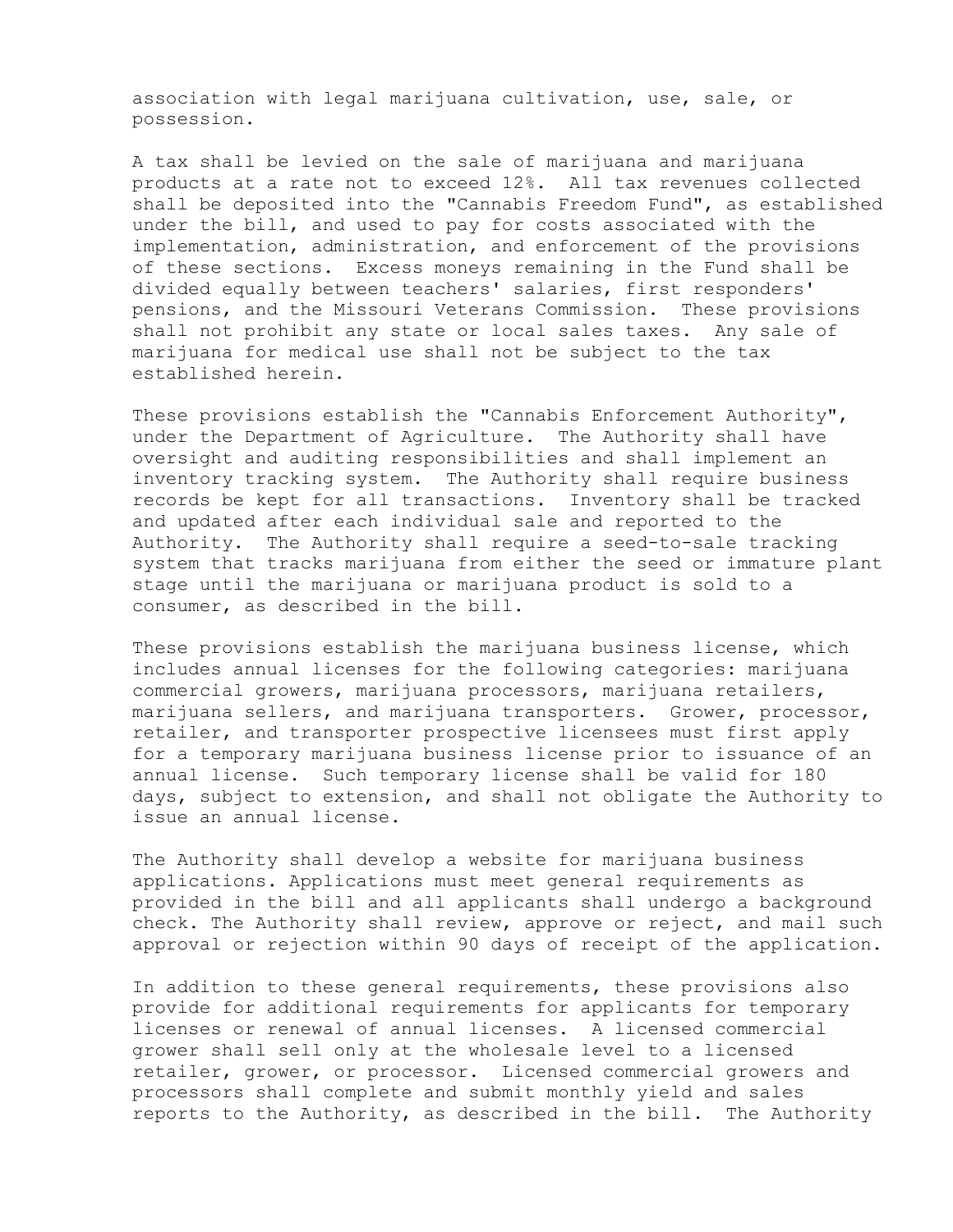shall have oversight and auditing responsibility to ensure all marijuana grown by a licensed commercial grower is accounted for and all marijuana processors producing products with marijuana as an additive are in compliance with the requirements of the bill.

In addition to the application requirements established under these provisions, licensed commercial growers and processors shall demonstrate that they have a bank account and shall provide growth estimates, processing estimates, and predicted electrical and water usage to grow or process marijuana.

The Authority may issue temporary or annual processor licenses based on the level of risk posed by the type of processing being conducted as either a nonhazardous marijuana processor license or a hazardous marijuana processor license. The Authority shall establish standards for licensed processors for the preparation of edible marijuana products.

A marijuana transporter license shall allow the holder to transport marijuana from a Missouri-licensed marijuana retailer, licensed commercial grower facility, or licensed processor facility to a Missouri-licensed marijuana retailer, licensed commercial grower facility, or licensed processing facility. All marijuana or marijuana products shall be transported in a locked container labeled as "Marijuana or Derivative". No business may posses, sell, or transfer marijuana without a valid transporter license. A transporter licensee may contract with multiple marijuana businesses. A transporter licensee shall use the seed-to-sale tracking system promulgated by the Authority. The Authority shall issue transporter agent licenses to individual agents, employees, and owners of a transporter license in order for that individual to qualify to transport marijuana. Such agent license shall be subject to an annual fee of \$25. The transportation and inventory tracking of marijuana and marijuana products shall comply with requirements as provided for in the bill.

In addition to failure to meet the requirements established under the bill, grounds for denial for a temporary or annual license shall include: unlawful sales or purchases, fraudulent acts, falsified records or misrepresentation to the Authority, grossly inaccurate or fraudulent reporting, threatening or harming any marijuana patient, caregiver, consumer, medical practitioner, or employee of the Authority, use of prohibited substances for processing in residential areas, and endangering public health and safety.

An entity holding a medical marijuana business license issued by the Department of Health and Senior Services may only apply for a marijuana business license under the provisions of this bill after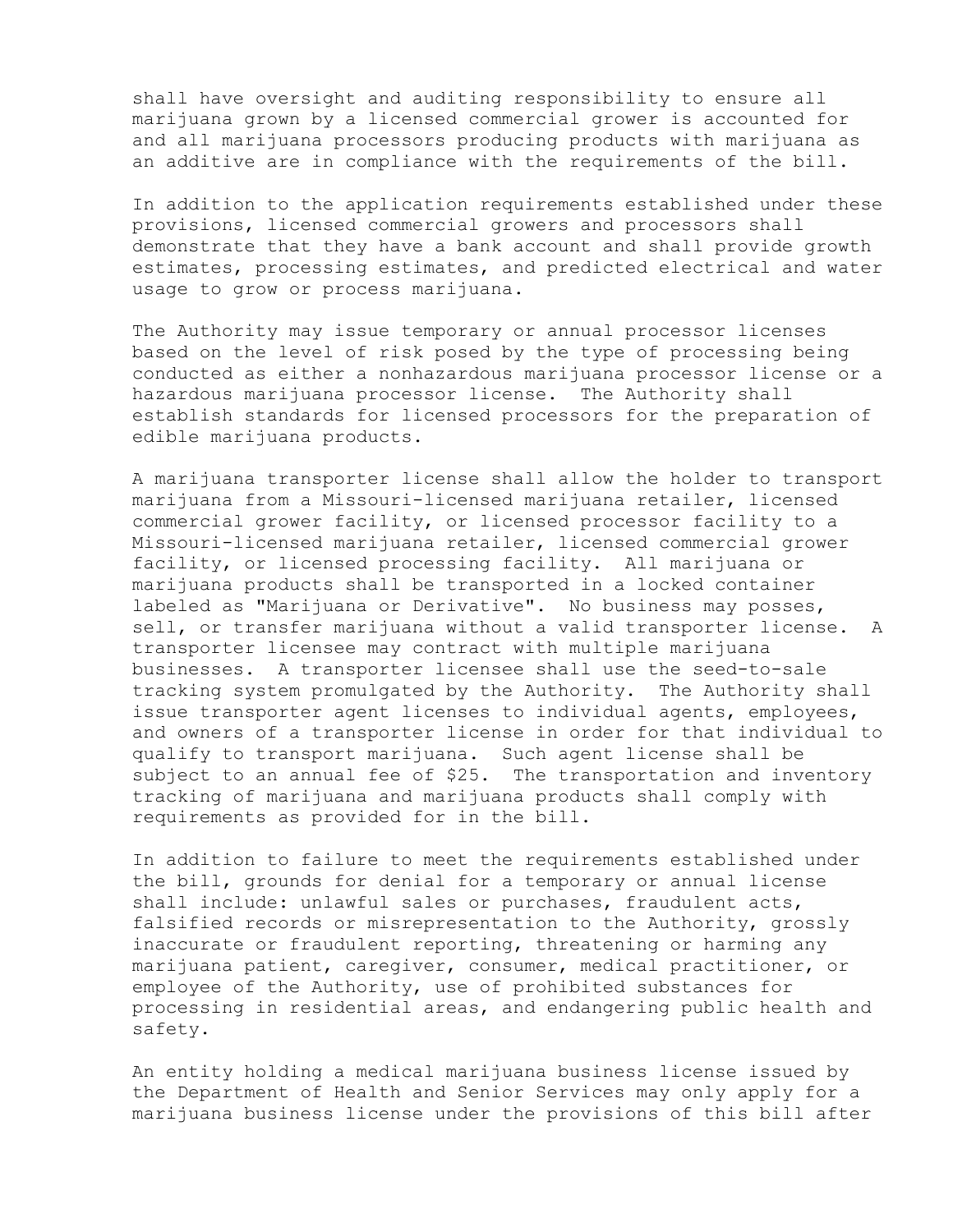August 28, 2024. Thereafter, an entity may concurrently submit an application to obtain a license for a medical marijuana dispensary facility and license for a marijuana business.

The Authority shall by rule create a statewide hospitality business license allowing a business, as described in the bill, to sell marijuana or marijuana products at a private event. The Authority shall maintain a list of businesses licensed under these provisions. Such businesses shall submit an application to the Authority with a fee in a form and manner as determined by the Authority. This license shall be valid for two years. Any business that does not have a hospitality business license that knowingly allows guests to consume marijuana on its premises, or a licensed hospitality business that does not comply with the requirements under these provisions, shall be subject to fines and penalties as provided for in the bill.

If marijuana is decriminalized on a federal level, any licensed marijuana business in the state may engage in interstate commerce, and the state may enter into any interstate compact or agreement relating to marijuana (Sections 196.3000 to 196.0348).

No bank, trust company, association, or credit union shall be prohibited, penalized, have any adverse action taken against it, or otherwise discouraged from providing financial services to facilities licensed under the provisions of this bill or under Article XIV, Section 1 of the Constitution of Missouri or to any service provider to such a facilities.

Furthermore, banks, trust companies, associations, and credit unions are permitted to receive the savings of, make loans to, deposit the funds of, and invest funds of customers who operate as a facility licensed under the provisions of this bill or under Article XIV, Section 1 of the Constitution of Missouri. No such institution acting pursuant to this bill shall be liable under state law for contracting with such facilities (Sections 362.105, 369.144, 369.326, 370.064, and 370.070).

A family court participant shall not be required to refrain from using marijuana or consuming marijuana in accordance with the provisions of this bill or in accordance with Article XIV, Section 1 of the Constitution of Missouri as a term or condition of successful completion of the family court program. A family court participant who is a qualified patient with a valid medical marijuana certification or who uses or consumes marijuana in accordance with the provisions of this bill shall not be in violation of the terms or conditions of the family court on the basis of his or her participation in Missouri's medical marijuana program (Section 487.205).